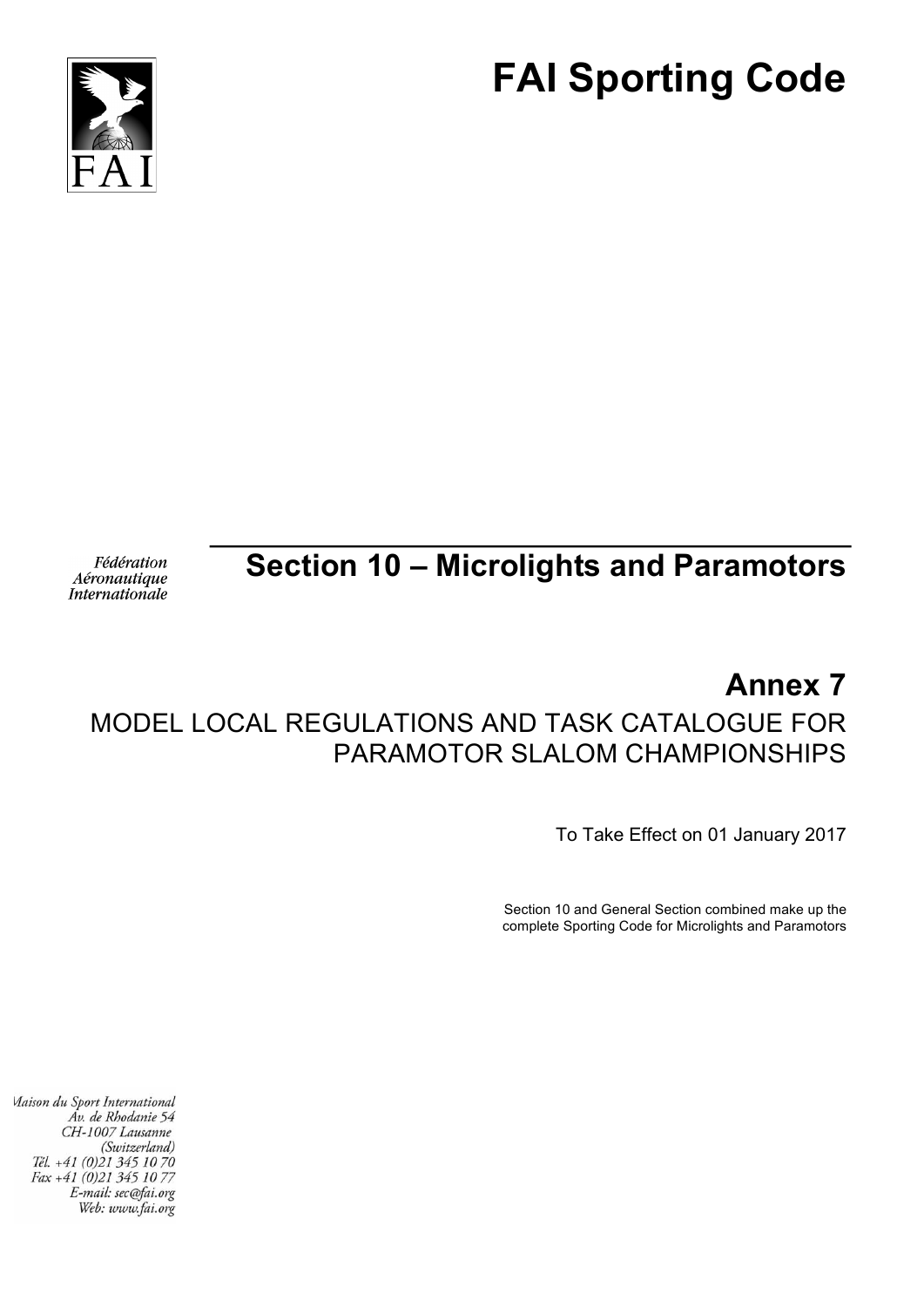#### **FEDERATION AERONAUTIQUE INTERNATIONALE MSI - Avenue de Rhodanie 54 – CH-1007 Lausanne – Switzerland**

#### Copyright 2017

All rights reserved. Copyright in this document is owned by the Fédération Aéronautique Internationale (FAI). Any person acting on behalf of the FAI or one of its Members is hereby authorised to copy, print, and distribute this document, subject to the following conditions:

- **1. The document may be used for information only and may not be exploited for commercial purposes.**
- **2. Any copy of this document or portion thereof must include this copyright notice.**
- **3. Regulations applicable to air law, air traffic and control in the respective countries are reserved in any event. They must be observed and, where applicable, take precedence over any sport regulations**

Note that any product, process or technology described in the document may be the subject of other Intellectual Property rights reserved by the Fédération Aéronautique Internationale or other entities and is not licensed hereunder.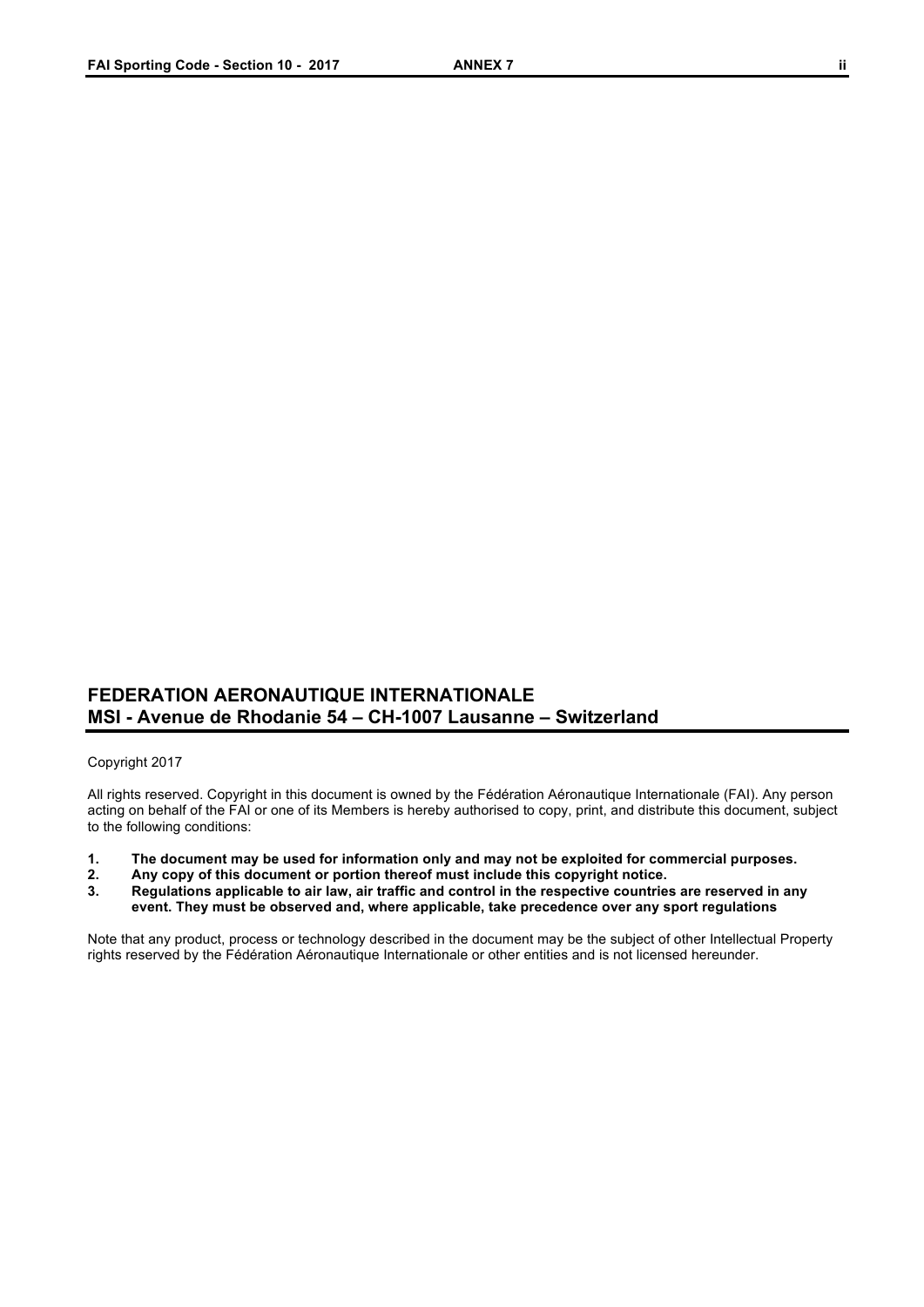## **Annex 7 to SECTION 10**

### **MODEL LOCAL REGULATIONS**

## FOR THE ....<sup>th</sup> **PARAMOTOR SLALOM CHAMPIONSHIPS**

### ON BEHALF OF THE FÉDÉRATION AÉRONAUTIQUE INTERNATIONALE

Organizer Address:

Tel:

FAX:

E-mail

**Official Web Site** 

#### **AUTHORITY**

These Local Regulations combine the General Section and Section 10 of the FAI Sporting Code with regulations and requirements specific to this championship. The FAI Sporting Code shall take precedence over the Local Regulation wording if there is omission or ambiguity.

#### **CLARIFICATION**

Classes PF1, PF2, PL1 and PL2 are "Paramotors".

#### **CONTENTS**

| 5   |  |
|-----|--|
| 6   |  |
| 6.1 |  |
| 6.2 |  |
| 6.4 |  |
| 6.5 |  |
| 6.8 |  |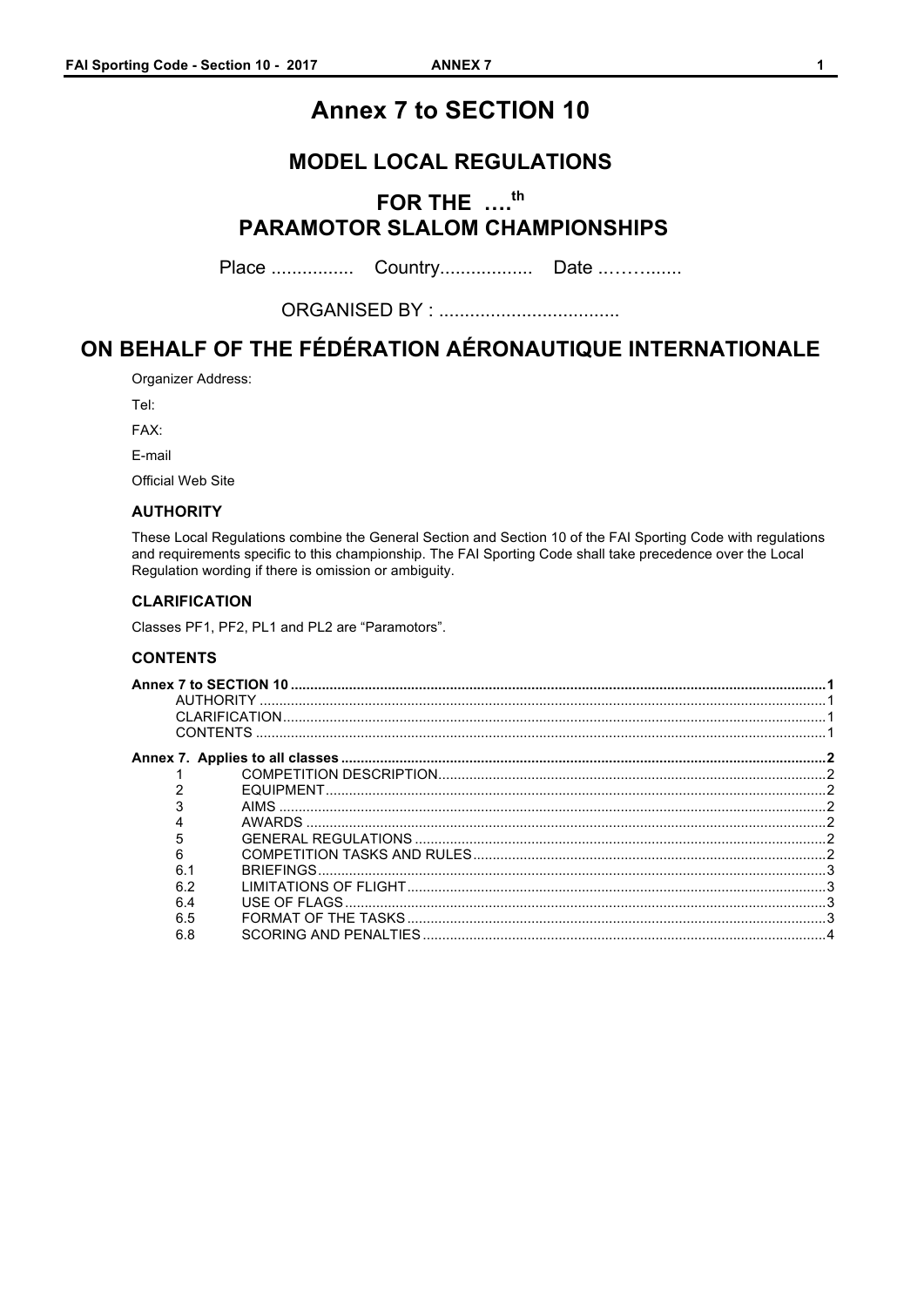## **Annex 7. Applies to all classes**

The following regulations and tasks are supplementary to S.10 and apply specifically to paramotor slalom competitions.

#### **1 COMPETITION DESCRIPTION**

Paramotor Slalom is a race made around pylons. A catalog of different slalom circuits is predefined. A gate with infrared sensors takes the start and finish time when the pilot flies through the gate. The winner of the task is the pilot who completes the task in the shortest time.

#### **2 EQUIPMENT AND SAFETY**

- 2.1 A protective helmet is mandatory. Ideally this will be an integral helmet (or helmet with a roll-bar).
- 2.2 If the race is above water, life-saving equipment (flotation device) is mandatory.
- 2.3 A reserve parachute is mandatory. This is to prevent any accidents while the pilot is in the waiting area before the race.
- 2.4 The protection of the thorax, shoulders, forearm, elbows and knees are mandatory. Those for legs, column and ankles are strongly recommended.
- 2.5 The wearing of long clothes (pullovers, pants) are mandatory (T-shirts and pairs of shorts are thus forbidden).
- 2.6 The airworthiness of paramotor equipment used is the responsibility of the competitor and registration will be taken as a declaration by the Delegation and competitor that the paramotor equipment to be used is certified as being airworthy by competent authorities. The Organizer has no responsibility in this regard; the responsibility rests fully with the Delegation and competitor.
- 2.7 With the exception of any equipment which could be considered as dangerous by the competition director, any complementary equipment will be accepted.
- 2.8 All CAT1 Paramotor slalom (pylon) competition tasks shall be flown over water.
- 2.9 Organisers shall provide adequate water rescue service and reliable rafts or pontoons to hold pylons securely.
- 2.10 The recommended water depth for Slalom Championships is between 1 and 1.5 metres.
- 2.11 Competitors shall wear personal automatic rescue floatation devices and carry rescue knives.

#### **3 AIMS**

- 3.1 To determine champions in paramotor slalom.
- 3.2 To promote safety and develop paramotor training and competition.
- 3.3 To exchange ideas and strengthen friendly relations between participants of the FAI competition.
- 3.4 To allow participants to share and exchange experience, knowledge and information.

#### **4 AWARDS**

Medals and Trophies will be awarded for the first three placing according to the Competition Rules.

#### **5 GENERAL REGULATIONS**

- 5.1 All paramotors in the competition have to satisfy the requirements of FAI sporting code section 10.
- 5.2 All take-offs will be made without any assistance (other than the crew) and after authorisation of the competition director (CD).
- 5.3 Any change of equipment must be authorised be CD and according to the following restrictions: 2 engines are allowed, 2 gliders are allowed.
- 5.4 Each pilot is responsible for the good state of his equipment. The CD can forbid a pilot from flying the course at any time if he considers if equipment to be not airworthy or dangerous.
- 5.5 Circuit: all circuits are designed on a grid of 80m with 1, 2, 3, 4 or 5 inflatable pylons 10 or 12m height.
- 5.6 Start and finish gates are clearly positioned.

#### **6 COMPETITION TASKS AND RULES**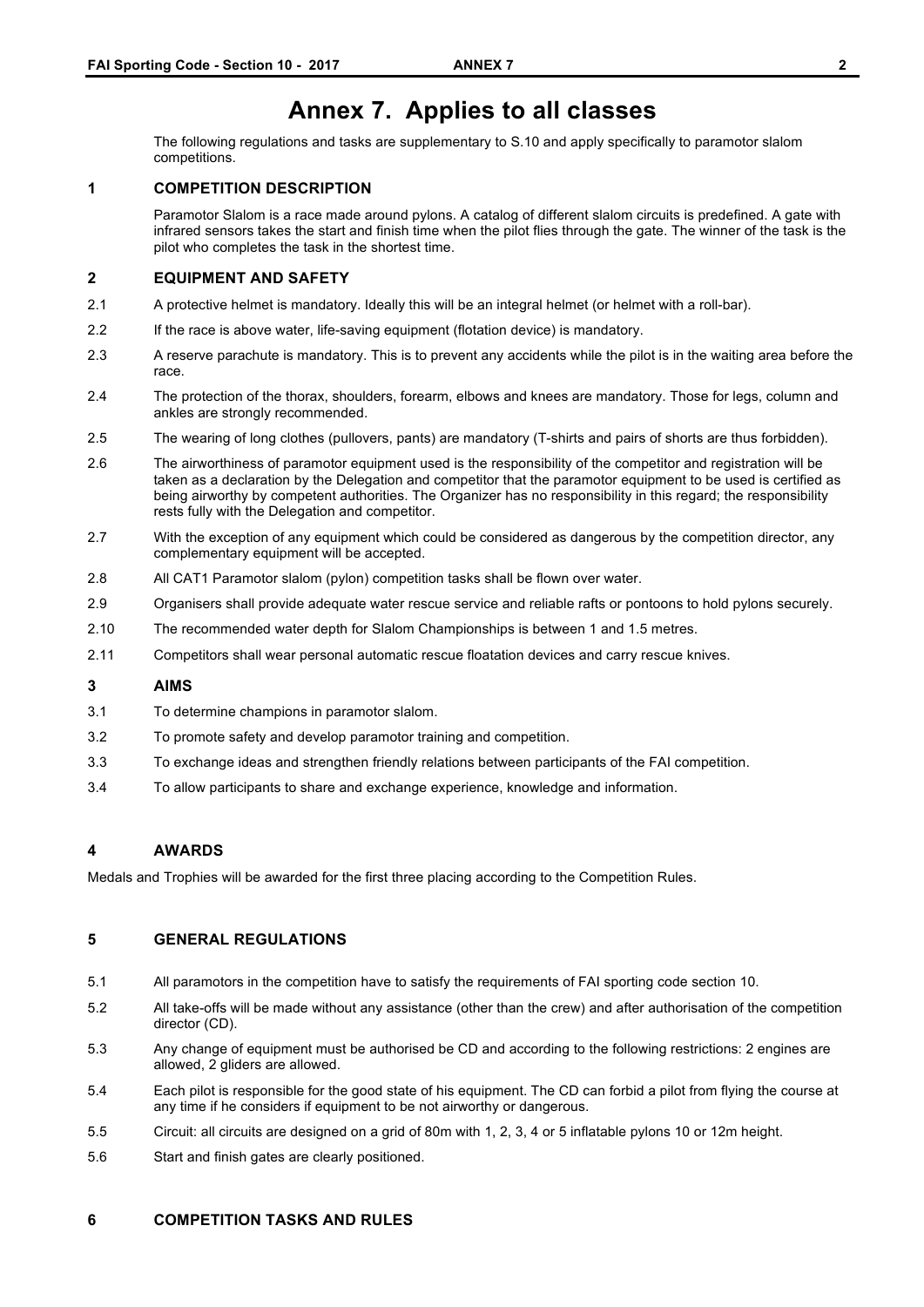#### **6.1 BRIEFINGS**

- 6.1.1 Before the beginning of the competition the CD will organise a general briefing handling particular conditions relating to flights in competition sites, conditions of flights, ways to take off and land as well as any information useful for the pilots.
- 6.1.2 Free flights during the competition are not allowed except by authorisation of the CD.
- 6.1.3 The signals of marshals, the authorisations of take-off and the procedures of landings will be reminded during the briefings.
- 6.1.4 Every pilot makes a commitment to follow and not disturb the briefings.
- 6.1.5 A briefing will take place every day.

#### **6.2 LIMITATIONS OF FLIGHT**

- 6.2.1 Any situation considered as dangerous to the public, the structures, another aircraft or the pilot himself are forbidden and will incur penalties or disqualification.
- 6.2.2 Flight over houses and buildings is forbidden.
- 6.2.3 Every pilot is responsible for paying attention to possible collisions and making efforts to avoid them.
- 6.2.4 During the tasks, flying over the zone of slalom is not authorised.
- 6.2.5 The quantity of fuel is limited to 5 litres.

#### **6.4 USE OF FLAGS**

3 flags are used during the competition:

- 6.4.1 The green flag means that the circuit is free and that the pilot can enter the race.
- 6.4.2 The red flag means that the circuit is not free or that the pilot made an error during the race. He then has to leave the circuit and return towards the zone of landing or go to the following circuit if the race is established by a sequence of circuits.
- 6.4.3 The white flag indicates a technical problem of the organization. The pilot has to leave the circuit, return in the waiting area and wait again for the green flag to return in the circuit.
- 6.4.5 The simultaneous green and red flags mean that the task is cancelled. All the pilots have to return to the zone of landing.

#### **6.5 FORMAT OF THE TASKS**

The real time performance of the competitor (with possible seconds penalties added) establishes the ranking:

 $1st = 1$  point,  $2nd = 2$  points,  $3rd = 3$  points,

etc.

During the selection rounds tasks are competed one by one or two by two in different circuits.

6.5.1 Example of tasks (5 pylons, 7 turns):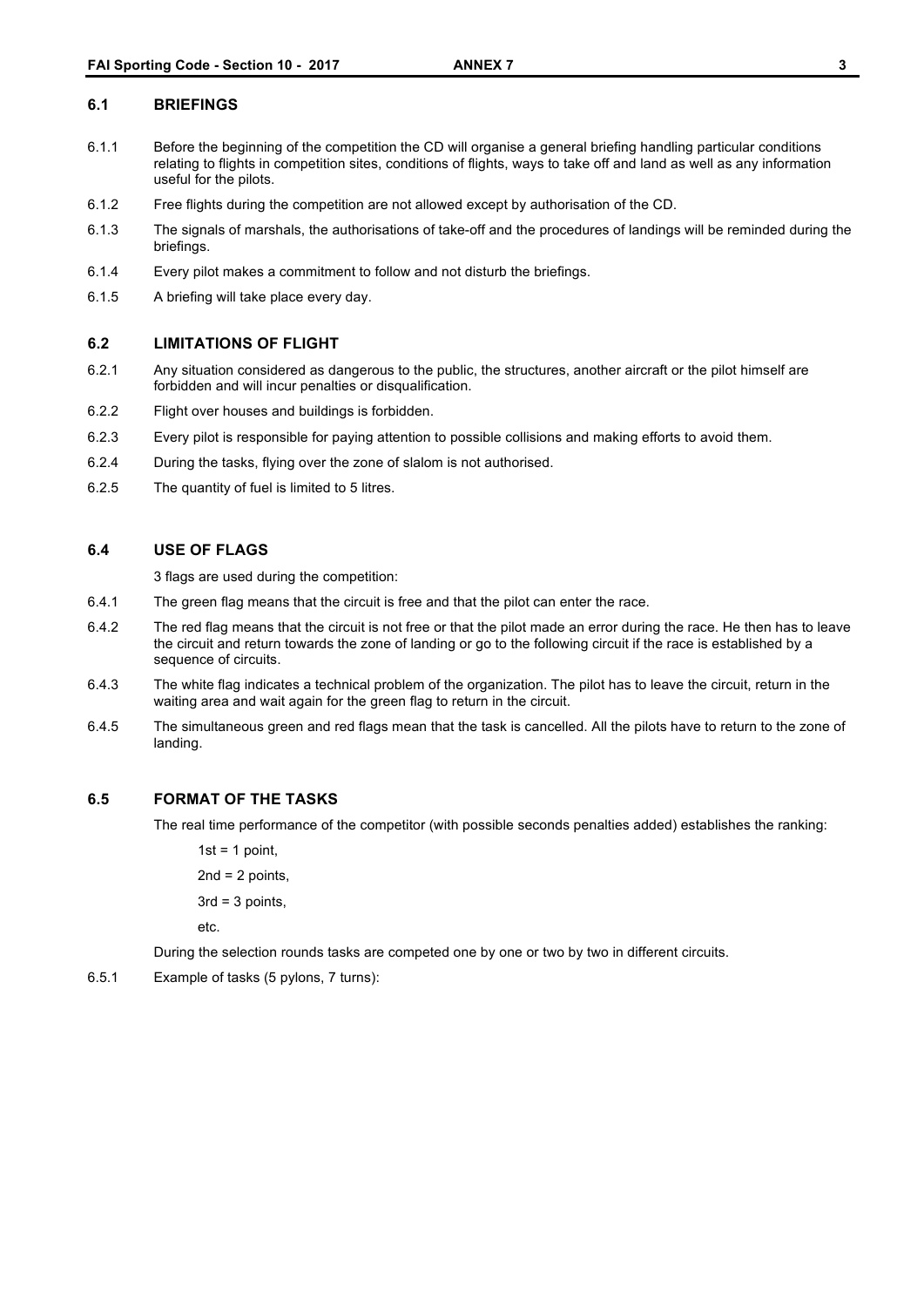

6.5.2 **Circuit:** 30 meters before the start gate and 30 meters after the finish gate the pilot is considered **IN** the task. Penalties will be applied (see : 6.8)

#### **6.6 OPERATIONS OF THE TASKS**

The pilots take-off one by one after marshal green flag.

They join the waiting area and wait for the green flag to start the circuit.

The clock starts when the pilot passes through the gate (only 1 attempt).

The clock stops when the pilot passes through the gate (only 1 attempt).

#### **6.7 JUDGING EQUIPMENT**

Collapse, touch of the ground, touch of a pylon: Judged by marshals

Time: Infrared sensors

#### **6.8 SCORING AND PENALTIES**

The winner of the task obtains 1 point, the second 2 points, the third 3 points, etc. Main notes:

- 6.8.1 Cell out The pilot who misses the finish gate is scored with the maximum of points.
- 6.8.2 Cell in The pilot who misses the entry gate gets the maximum of points +2.
- 6.8.3 Error The pilot who makes an error during the circuit gets the maximum of points +5.
- 6.8.4 The pilot touches a pylon with the leading edge of the lines gets maximum of points +5.
- 6.8.5 The pilot or the machine touches the ground or a pylon (with tip, feet, frame) gets maximum of points +5.
- 6.8.6 Any situation that is considered "limit" and entails an imbalance in the flight (collapse, departure in twist, departure in spin or stall) gets maximum of points + 5.
- 6.8.7 DNF The pilot who does not fly sees attributing the maximum of points + 6.

Collapse: any deformation of the profile will be considered a collapse.

Judgements are made by the CD, or one of several official marshals.

#### **6.9 SELECTION ROUNDS**

- 6.9.1 All pilots compete in selection rounds.
- 6.9.2 The number of selection rounds may vary depending on organisational possibilities.
- 6.9.3 The order of pilots after selection rounds is calculated as the sum of his points from all tasks.
- 6.9.4 If the minimum of 4 tasks has been flown during selection rounds, one worst result is removed from the sum.